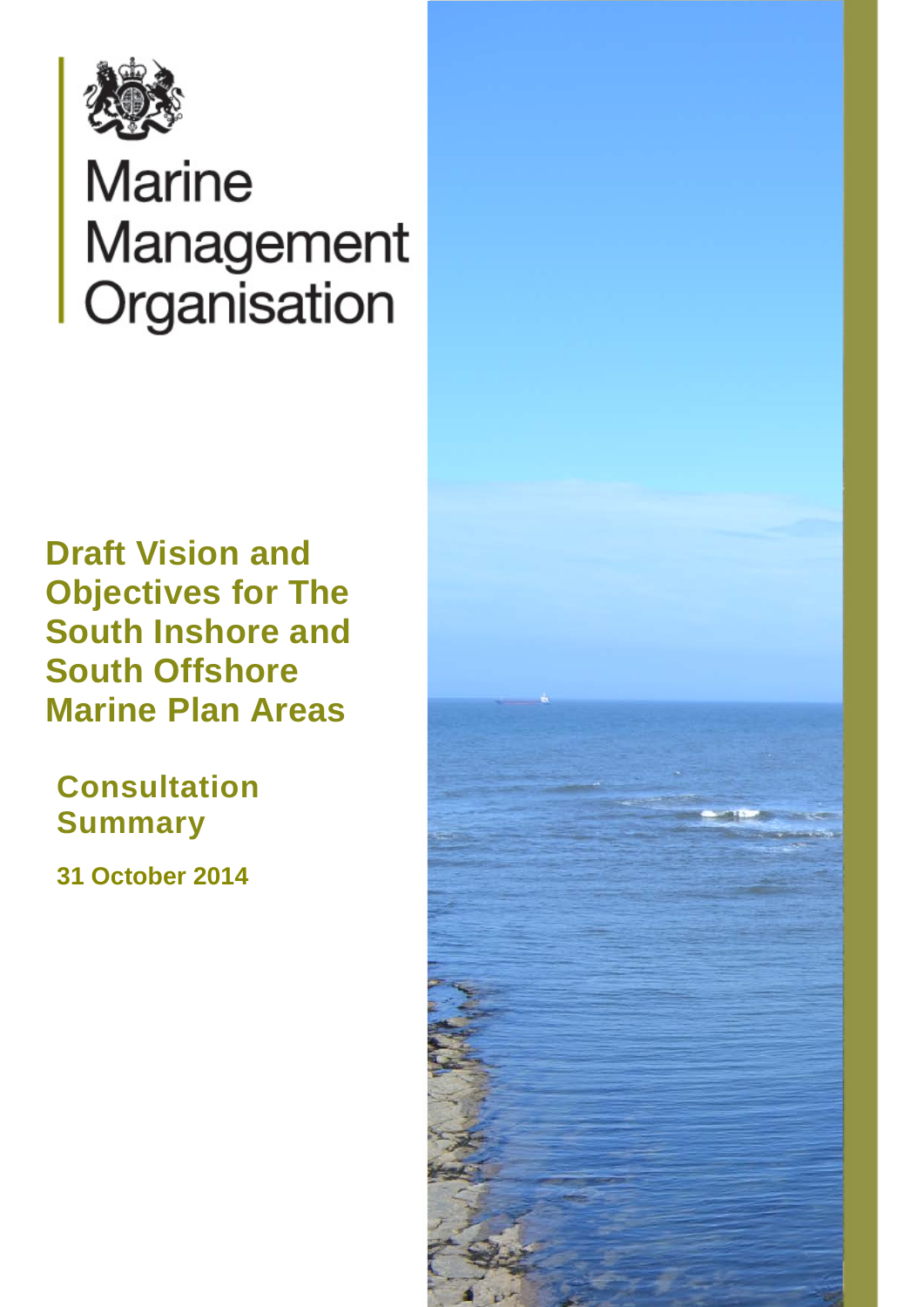© Marine Management Organisation 2014

You may use and re-use the information featured on this website (not including logos) free of charge in any format or medium, under the terms of the Open Government Licence. Visit [www.nationalarchives.gov.uk/doc/open-government](http://www.nationalarchives.gov.uk/doc/open-government-licence/)[licence/](http://www.nationalarchives.gov.uk/doc/open-government-licence/) to view the licence or write to:

Information Policy Team The National Archives Kew London TW9 4DU Email: [psi@nationalarchives.gsi.gov.uk](mailto:psi@nationalarchives.gsi.gov.uk)

Information about this publication and further copies are available from:

Marine Management Organisation Lancaster House Hampshire Court Newcastle upon Tyne NE4 7YH

Tel: 0300 123 1032 Email: [info@marinemanagement.org.uk](mailto:info@marinemanagement.org.uk) Website: [www.gov.uk/mmo](http://www.gov.uk/mmo)

If referencing this document, please cite it as: [Draft Vision and Objectives for The South Inshore and South Offshore Marine Plan Areas - Consultation Summary]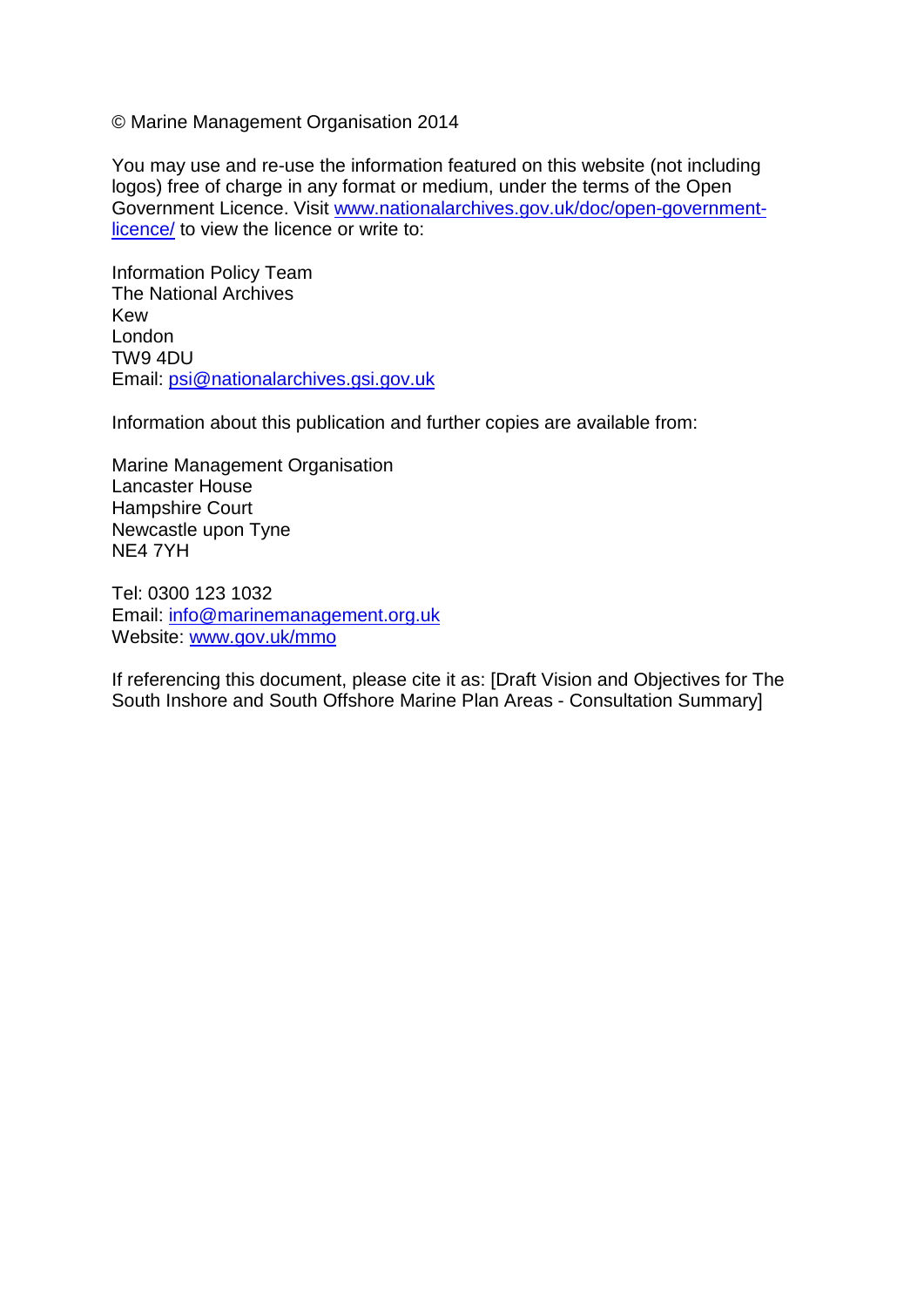# **Contents**

| Appendix 1: Revised Approach to Development of South Plans Vision and |  |
|-----------------------------------------------------------------------|--|
|                                                                       |  |

# **Figures**

| Figure 2: Numbers of comments made through the consultation and at workshops3                                                                                         |  |
|-----------------------------------------------------------------------------------------------------------------------------------------------------------------------|--|
|                                                                                                                                                                       |  |
| Figure 4: Revised definitions, adapted from Defra (2009), Planning Advisory Service<br>guidance, stakeholder consultation and internal review on the draft vision and |  |
|                                                                                                                                                                       |  |
|                                                                                                                                                                       |  |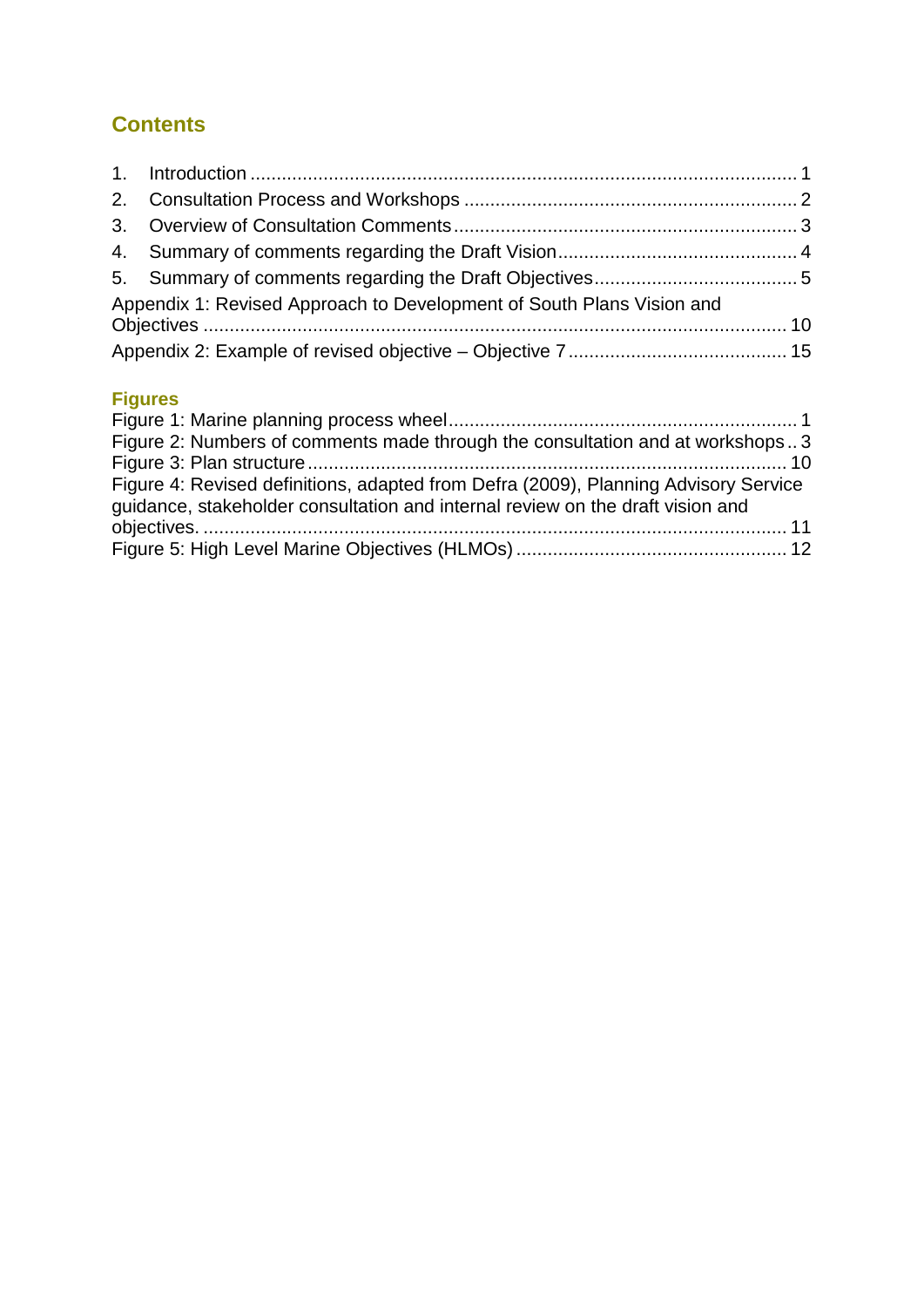# <span id="page-3-0"></span>1. **Introduction**

The Marine Management Organisation (MMO) began the planning for the South inshore and South offshore marine plan areas in January 2013, and are currently at the Vision and Objectives stage of the process illustrated in figure 1.

<span id="page-3-1"></span>



The [South Plans Analytical Report](https://www.gov.uk/government/uploads/system/uploads/attachment_data/file/326907/south_spar.pdf) (SPAR) was published in June 2014 following stakeholder engagement and consultation on evidence and issues in the South marine plan areas. The Draft Vision and Objectives for the South Inshore and South Offshore Marine Plan Areas (July 2014) document was subsequently produced to support stakeholder engagement on the draft proposals to address the core issues identified in the SPAR.

Consultation and a series of workshops on the draft vision and objectives document took place in July 2014. The information contained within this report provides an overview of consultation and workshops and summarises comments received.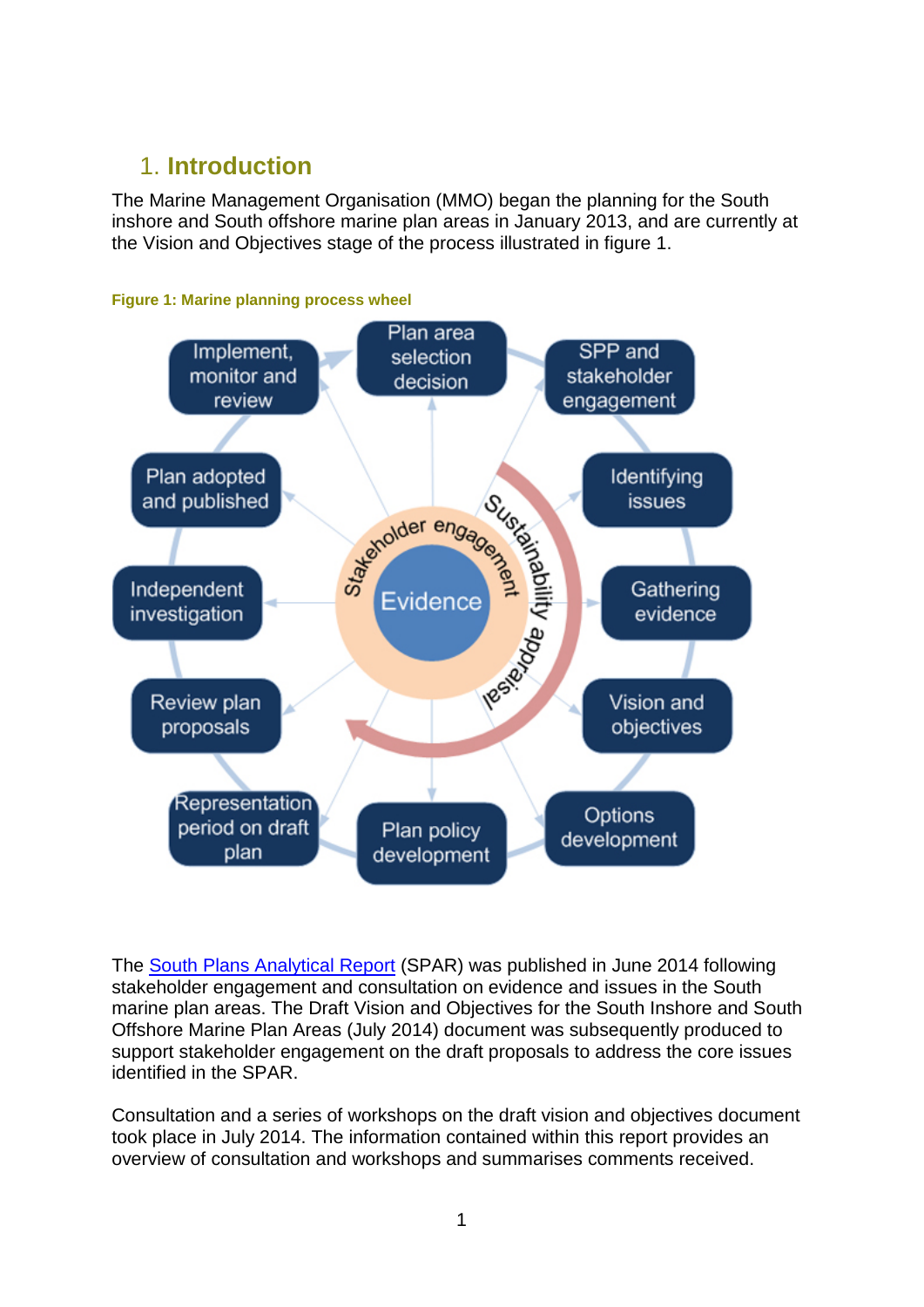# <span id="page-4-0"></span>**2. Consultation Process and Workshops**

Public consultation on the draft vision and objectives document ran from 9 - 31 July 2014. Comments could be submitted online, by email and in writing. The consultation process was supported by a series of workshops to raise awareness of marine planning and canvass stakeholder views on the draft vision and objectives. Workshops were held in:

- Eastbourne 15 July 2014
- Southampton 16 July 2014
- Weymouth 17 July 2014
- Exmouth 18 July 2014

The workshops were supported by the Solent Forum, Dorset Coast Forum and Devon Maritime Forum. 167 people from a wide range of organisations attended, representing an array of national and local stakeholders with interests in the South marine plan areas including: tourism, recreation, ports and shipping, aggregates, local authorities, private consultancies, conservation and environmental interests and coastal forums.

Each workshop was comprised of four presentations with two interactive group activities, designed to encourage discussion between delegates on their areas of interest. Comments were recorded and included with those submitted as part of the written consultation.

All comments have been transposed into a database as a full record and are being used to inform further development of the vision and objectives for the South marine plan areas. Furthermore, they will help establish options for policy development addressing the core (and detailed) issues for the South marine plan areas.

This consultation summary focusses on comments made on the vision and objectives and related justification text only. Comments submitted on the core issues and illustrative policies are not summarised in this document. Such comments, however, will be utilised in the planning process as part of the options and policy development stages.

This summary does not include responses from the MMO to the comments submitted as the objectives will continue to be refined throughout the plan-making process until publication of the South marine plans consultation drafts. Policy development may generate consequential changes to the objectives in order to ensure they are achievable (see Appendix 1). This document, therefore, summarises the range of comments expressed by stakeholders and does not represent the views of the MMO. In response to comments made it has been necessary to refine and clarify the overall approach to formulating objectives (see Appendix 1). Also, in order to demonstrate how the objectives are proposed to be revised in response to stakeholder comments an example is provided of a revised objective (see Appendix 2).

If you require further information on any aspect of the workshops, please call 0191 376 2790 or email [planning@marinemanagement.org.uk.](mailto:planning@marinemanagement.org.uk)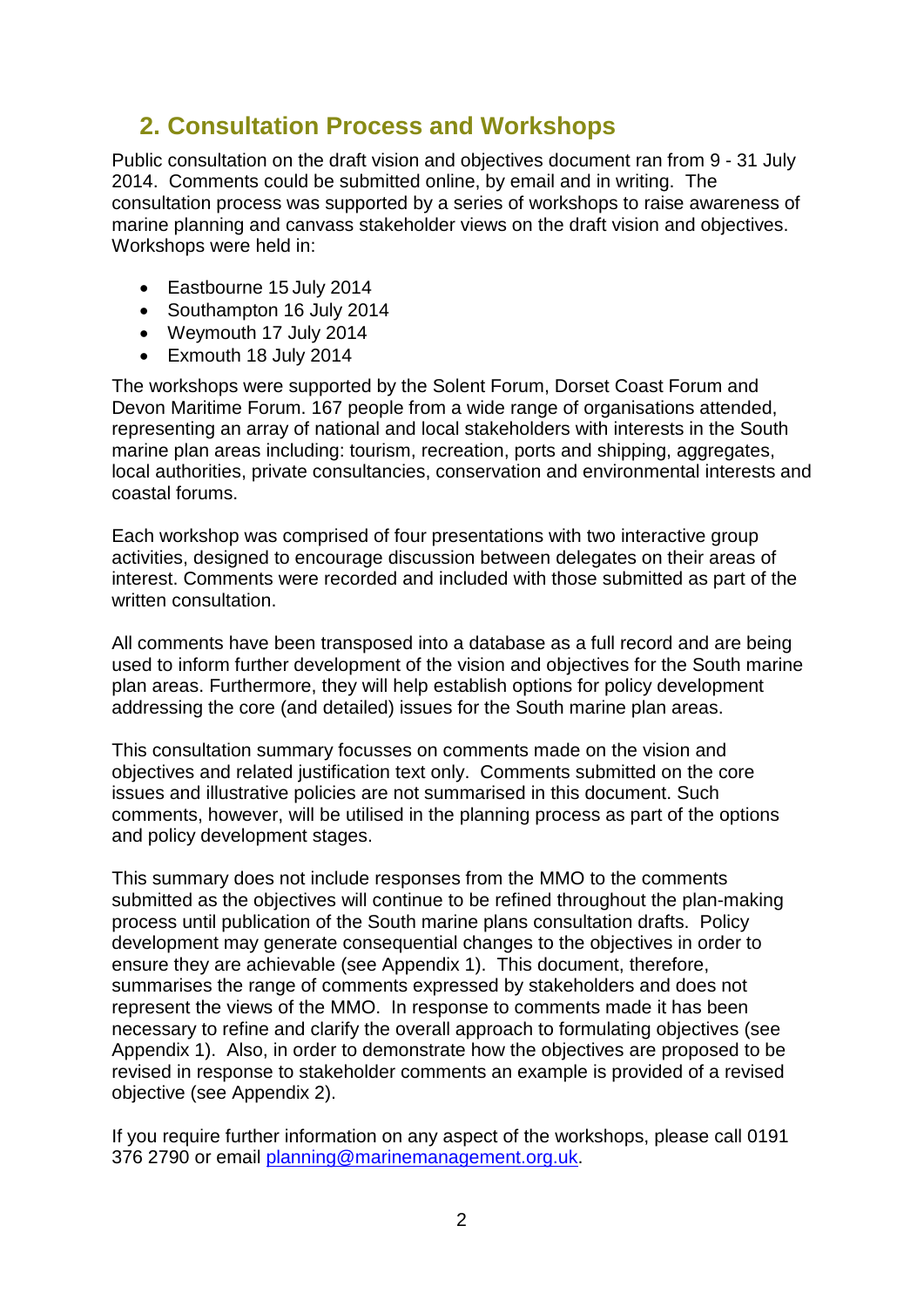# <span id="page-5-0"></span>**3. Overview of Consultation Comments**

At the conclusion of the consultation period 140 individuals representing over 100 organisations provided a response through the workshops, on-line and by email. A breakdown of individual comments on the draft vision and objectives by workshop is detailed along with other consultation responses in figure 2 below.

| <b>Workshop (recorded</b><br>delegates) | <b>Vision</b><br>comments | <b>Objective</b><br><b>comments</b> | <b>Total</b><br>comments |
|-----------------------------------------|---------------------------|-------------------------------------|--------------------------|
| Eastbourne (32)                         | 77                        | 207                                 | 284                      |
| Southampton (53)                        | 182                       | 453                                 | 635                      |
| Weymouth (47)                           | 107                       | 288                                 | 395                      |
| Exmouth (35)                            | 114                       | 209                                 | 323                      |
| <b>Consultation (On-line/email)</b>     | 249                       | 189                                 | 438                      |
| <b>Total</b>                            | 729                       | 1346                                | 2075                     |

<span id="page-5-1"></span>**Figure 2: Numbers of comments made through the consultation and at workshops**

2,084 responses were received, nine of which were general or overarching comments, 729 were in relation to the vision and 1,346 were in relation to the objectives.

Overall there was broad agreement with the objectives proposed. Many comments suggested minor wording amendments which were each considered on their own merit. The main comments are detailed below.

Some responses recommended better illustration that the overarching objectives relate to the whole plan and policies should be applied in that context.

Some responses flagged that in delivering balanced cohesive plans, compromises will be required across all provisions.

A number of stakeholders requested that the historic environment is considered further in the vision and has a specific objective.

Numerous responses suggested that climate change should be a standalone objective rather than being an aspect of other draft objectives. There were also requests for new objectives on the following topics: evidence and data gathering, sustainable fisheries, marine litter (including pollution from plastics).

There were a number of requests for definitions on terms frequently used in the vision and objectives such as "ecosystem goods and services".

It was stated that it is not just coastal communities who derive social benefits from the plan areas and this should be highlighted.

There were recommendations to work closely with countries bordering the South offshore marine plan area to maximise coherence and integration and minimise conflict.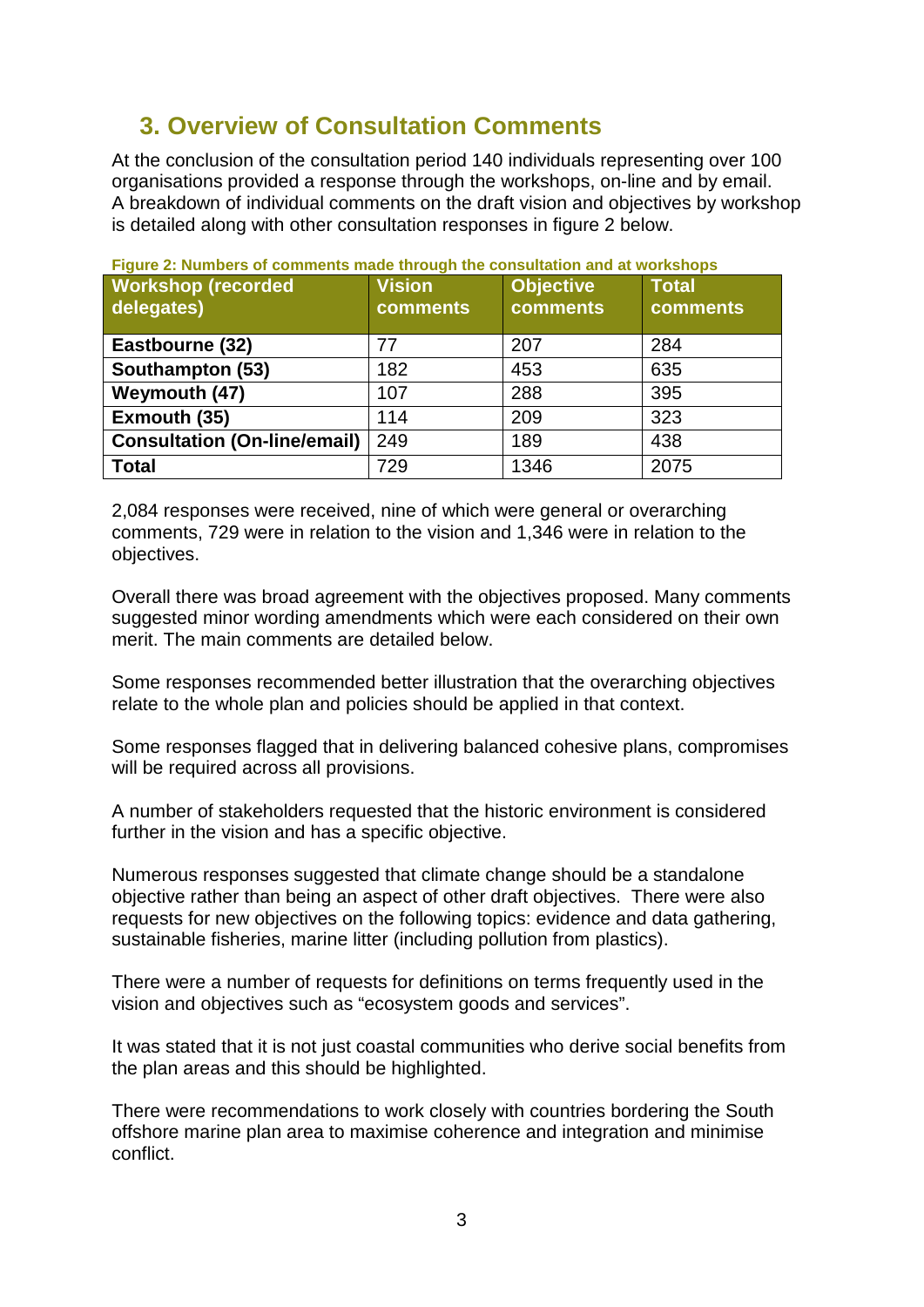Many responses stated that cohesion between terrestrial and marine plans is essential.

The importance of water quality in relation to the quality of the environment was highlighted.

Reference to the existing organisations and mechanisms that already affect the plan areas, and the need to work alongside marine planning, was recommended by numerous stakeholders as beneficial.

It was highlighted that marine plans contribute to the achievement of sustainable development of the South marine plan areas through balancing their environmental, social and economic dimensions and benefits. Many stakeholders believed the draft objectives prioritised one of the pillars of sustainability over the others (for example that the environment took precedence over social and economic objectives) which they considered unacceptable.

# <span id="page-6-0"></span>**4. Summary of comments regarding the Draft Vision**

The draft vision was comprised of a short statement (The vision for the South marine plan areas in 2036) and a longer description (How will this look in 2036 if the vision is achieved?). Over 700 comments on the draft vision were received, the majority of which were in relation to the longer description. Whilst most felt there was room for improvement, there was an appreciation of the difficulty in producing a vision for such large and diverse marine plan areas. There were many conflicting comments. For example some sought a vision that was more concise while others wanted an expansion with increased detail. The majority of comments made in relation to the short vision statement were:

- vision needs to be more concise with less planning jargon;
- more specific to the South marine plan areas;
- suggested strap lines included 'Beautiful, busy and beneficial' and 'Unique and iconic';
- terms 'has continued to be' and 'have been achieved' implied all that; and
- remained to be done was maintain, which was not considered the case.

Main comments made in relation to the longer vision description were:

- environment section was too prescriptive:
- vision should be simplified and include headers and bullet points to make it more reader friendly;
- vision was too growth focused and a balance should be maintained;
- climate change should feature more heavily; and
- comments regarding naming places were divided: some thought it was a good idea and some thought it was best not to name specific places.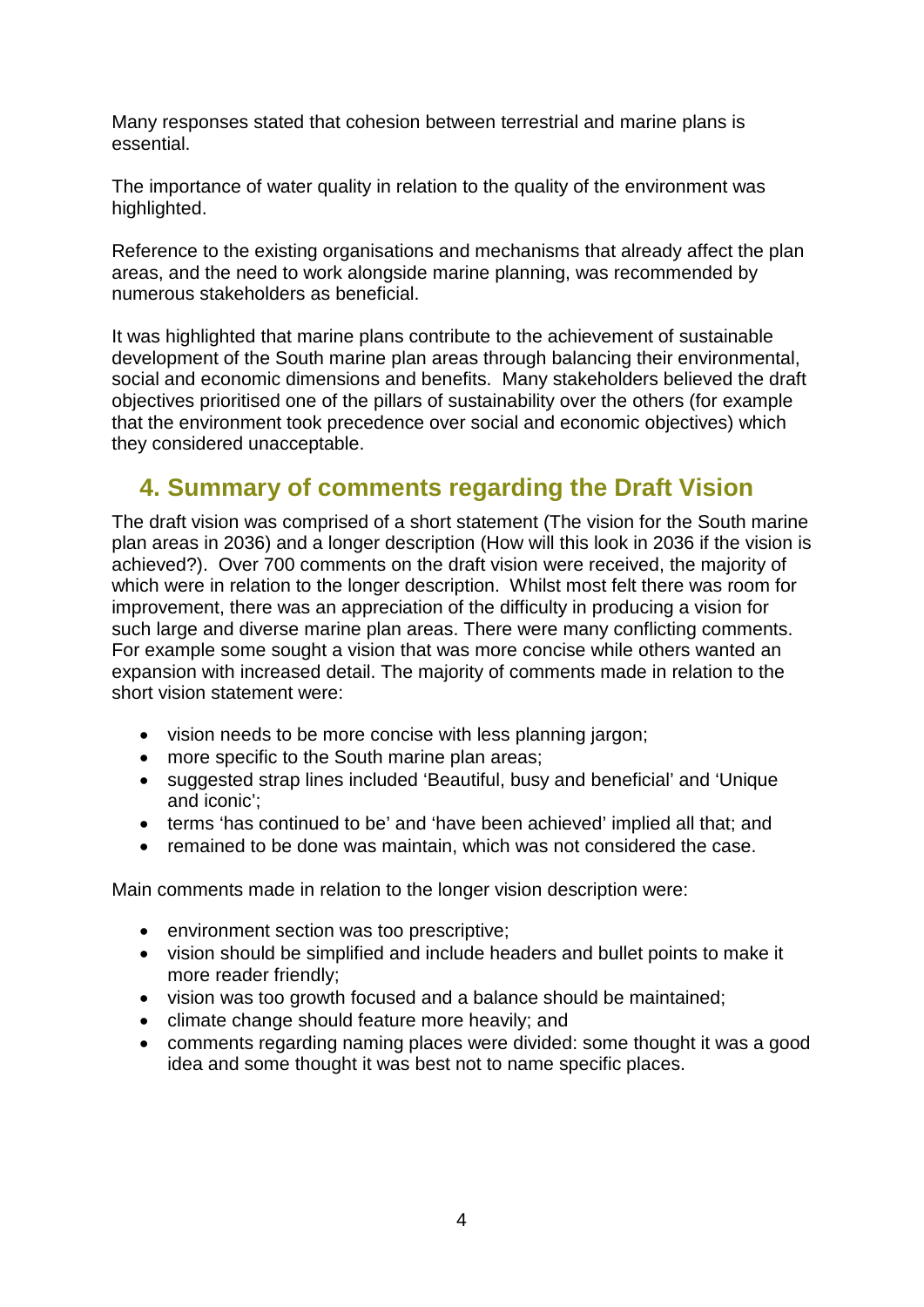# <span id="page-7-0"></span>**5. Summary of comments regarding the Draft Objectives**

## **Objective 1**

**1A: To support the delivery of a well-managed ecologically coherent MPA network, with enhanced resilience, and the capability to adapt to the effects of climate change.**

#### **1B: To have a healthy, resilient and adaptable marine ecosystem, recognising the importance of wider biodiversity and the role it plays in an ecologically coherent MPA network and climate change adaption.**

A clear separation of objective 1A and 1B was requested by many to highlight the different planning responses required to address the issues facing MPAs and wider biodiversity. Further explanation of the terms 'wider biodiversity' and 'ecologically coherent' were suggested along with the expansion of acronyms. It was also suggested that recommended sites should be included within the text, not just designated areas.

#### **Objective 2**

#### **To support achievement of good environmental status through avoiding, minimising or mitigating the collective pressures of human activities and facilitating adaptation to climate change.**

There was broad support for this objective, with the majority of comments received suggesting minor amendments. Many responses requested the removal of climate change from this objective with preference to it being a new objective in its own right. The importance of integration with land planning highlighted. Definitions were requested for 'goods and services' and 'Good Environmental Status'. Numerous comments requested the inclusion of the mitigation hierarchy: avoid, minimise, mitigate.

## **Objective 3**

#### **To safeguard space for the natural marine environment to enable continued provision of ecosystem goods and services, and adaption to climate change.**

Many stakeholders suggested that climate change should be removed from this objective in favour of it becoming a standalone objective. Within the stakeholder comments there was a strong desire to ensure that space was allowed for the natural marine environment to adapt and maintain goods and services that benefitted the environment itself (eg compensatory habitat), as well as in support of marine activities. Many responses recommended linking this objective to co-existence. Some suggested the objective and justification were too focused on economic development therefore not suitable to be placed under the goal of protecting the natural marine environment.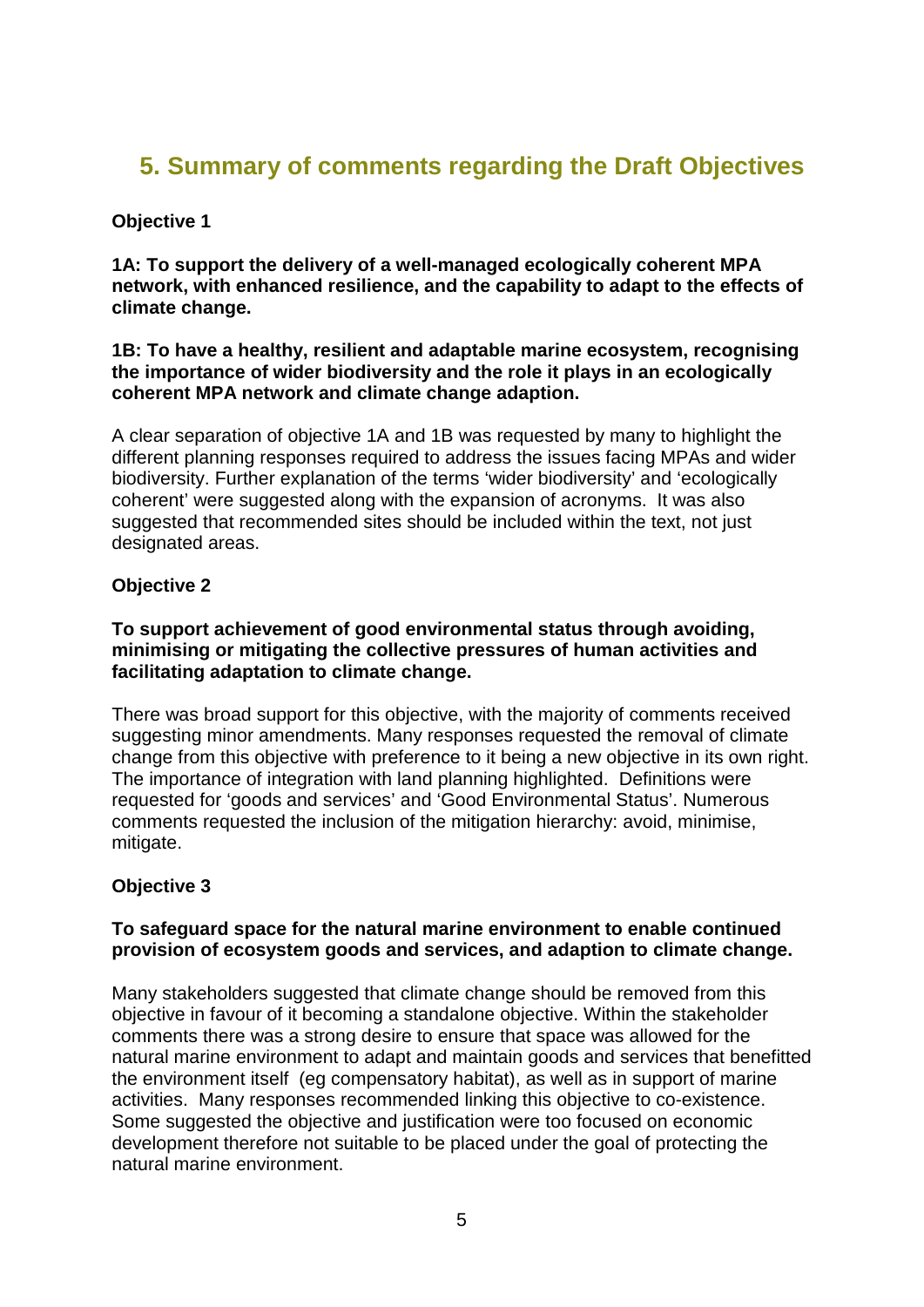## **Objective 4**

#### **To support achievement of Good Environmental Status through improving the evidence base and reducing the impacts of proposals, development and activities on mobile species.**

There was broad support for this objective with a few minor amendments suggested. Comments were received regarding the evidence base, some suggesting contacts which could help, others highlighting the difficulty of defining a robust baseline for mobile species. There were contradictory responses on monitoring with some suggesting it could be part of the objective wording, one response stating they felt it should not be an objective and therefore not a policy determinant. Three responses highlighted that this will be covered under an Environmental Impact Assessment (EIA) for licenced activities.

# **Objective 5**

#### **To ensure strategic consideration of cumulative and in-combination effects of activities, proposals and climate change on the natural marine environment.**

The majority of responses were in agreement of having an objective that addresses cumulative effects. Some responses questioned what this objective does beyond existing Environmental Impact Assessment requirements. However, many stakeholders recommended stronger wording of this objective. Concerns as to how the evidence requirements for cumulative effects would be considered and funded was raised.

## **Objective 6**

#### **To avoid, minimise or mitigate displacement of marine activities that provide social benefits (especially to coastal communities).**

Many responses advocated recognition that 'industry' can also provide social benefits. Some stakeholders stated that other communities derive social benefits in addition to coastal communities and suggested the reference to 'coastal' was removed. Stakeholders recommended that the objective not be limited to displacement, but be extended to 'avoid, minimise or mitigate' all detrimental impacts on activities that provide social benefits. There were also recommendations to include wording in the objective to support promotion of public awareness and understanding of the marine environment.

## **Objective 7**

#### **To support vibrant, sustainable communities through maintaining and increasing the health, well-being, enjoyment and other social benefits of ecosystem goods and services, seascape and designated landscapes.**

While many responses strongly supported the draft objective, a number considered it to be unclear and recommended rephrasing to clarify its intent. In particular there was uncertainty at what was meant by the term 'ecosystem goods and services'.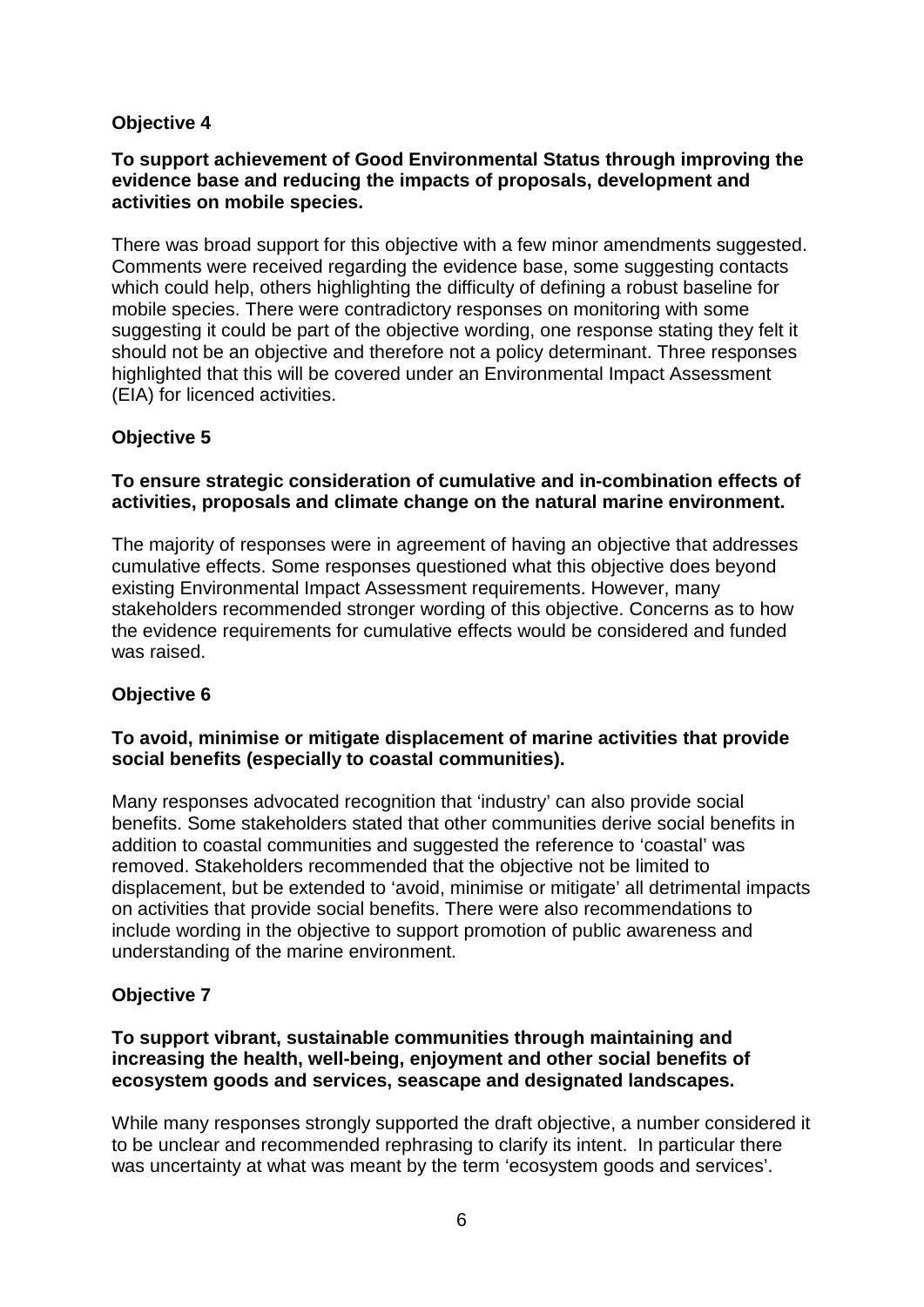The importance of economic activity and employment in providing social benefits was also noted. Some responses recommended that this objective should have a wider remit than just focusing on coastal communities, including those from outside the marine plan area. Significant concern was expressed that landscape and seascape would receive inadequate protection and that a better outcome would be achieved through stronger provisions under a natural environment objective. The importance of the historic environment was also highlighted. Some responses suggested that 'access' should be moved from the justification to the objective as they considered it an enabling factor and not a social benefit.

# **Objective 8**

**To conserve designated and undesignated heritage assets for their: a) intrinsic value;**

**b) contribution to designated landscapes, seascapes and their setting; c) socio-economic value for tourism and recreation.**

Stakeholders generally supported conservation of heritage assets, but were concerned that addressing the historic environment under the social benefits goal did not give it the same weighting as the natural environment. They also wanted to ensure that heritage assets, their setting and the wider historic environment were covered. A number did not consider non-designated assets should be on an equal footing with designated assets. Many responses recommended the use of stronger wording through replacing 'conserving' with actively promoting 'enhancement' of heritage assets. Alternatively, a definition of 'conserve' was requested. Recognition was sought of the wider social benefits of heritage assets beyond just those derived through tourism and recreation.

#### **Objective 9**

#### **To promote the sustainable development of economically productive activities, taking account of spatial requirements of other activities including habitats and species of importance to the South marine plan areas.**

There were many responses requesting the inclusion of wording promoting colocation and co-existence to address the many competing pressures in the South marine plan areas. Inclusion of current and new activities for future spatial planning was recommended. Clarity on how the marine plan could support this objective was requested.

#### **Objective 10**

#### **To protect and where possible enhance the ecosystem goods and services that enable the growth of economically productive activities.**

There was general support for this objective with an overall desire to increase the strength of the language used. Requests were received for definition of 'ecosystem services'. Many recommended making climate change into its own objective and emphasising the beneficial use of dredging to provide economic benefit were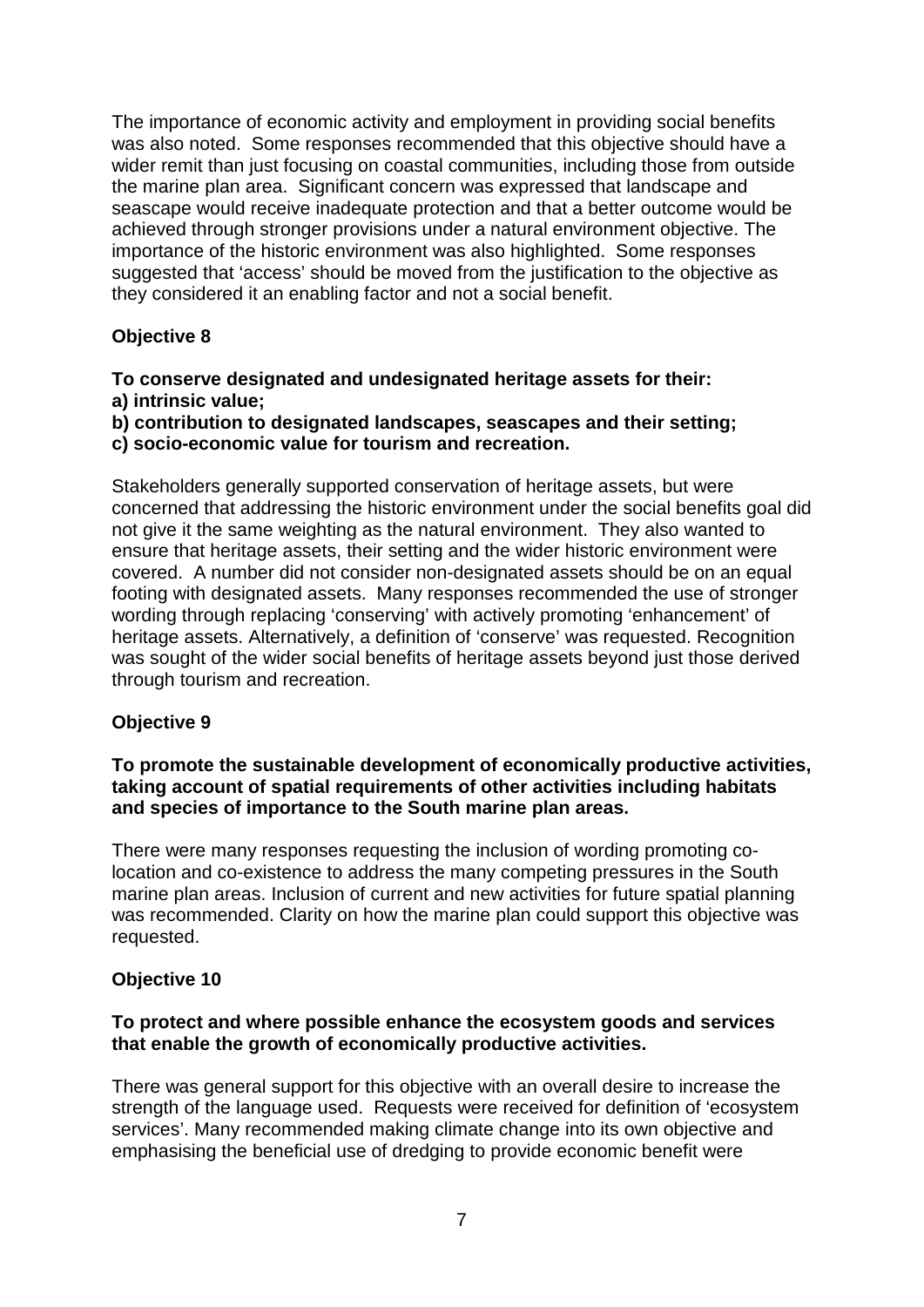received. There was concern that the objective was contrary to achieving a balance by prioritising economic growth over the other two pillars: social and environmental.

# **Objective 11**

#### **To provide and maintain infrastructure that is resilient to climate change and on which sustainable economic development is dependent.**

There was no opposition to this objective with the importance of linking marine and terrestrial planning being highlighted. Respondents requested definition of the terms 'infrastructure' and 'sustainable economic development'. Stakeholders stated that the objective focuses primarily on infrastructure and economic development, losing aspects of climate change. Recommendations included to either increase detail for climate change for this objective or separate infrastructure and climate change into distinct objectives.

## **Objective 12**

#### **To support sustainable regeneration and investment to address socioeconomic decline in seaside towns.**

Some responses preferred the term coastal communities to seaside towns. A few comments recommended that no specific locations were identified. Conversely there were a few recommendations that some seaside towns are named, specifically ones deserving of most benefit (those with the most social issues, or in decline, were suggested as criteria). There was a suggestion that this objective could be merged with others (eg objective 13).

Several comments questioned the use of 'sustainable' in the wording and either wanted it removed or defined. Some responses asked for the objective to be widened away from just towns experiencing decline and giving greater focus on areas where there was more opportunity.

#### **Objective 13**

**To support marine activities that create and enhance employment opportunities at all skills levels, particularly where this reflects existing or developing skills among the workforce of coastal communities using the South marine plan areas.** 

In order to contribute to employment opportunities, stakeholders felt that mention should be given to training and identifying skills development. Several responses suggested that it was not only coastal communities that could contribute to opportunities for employment.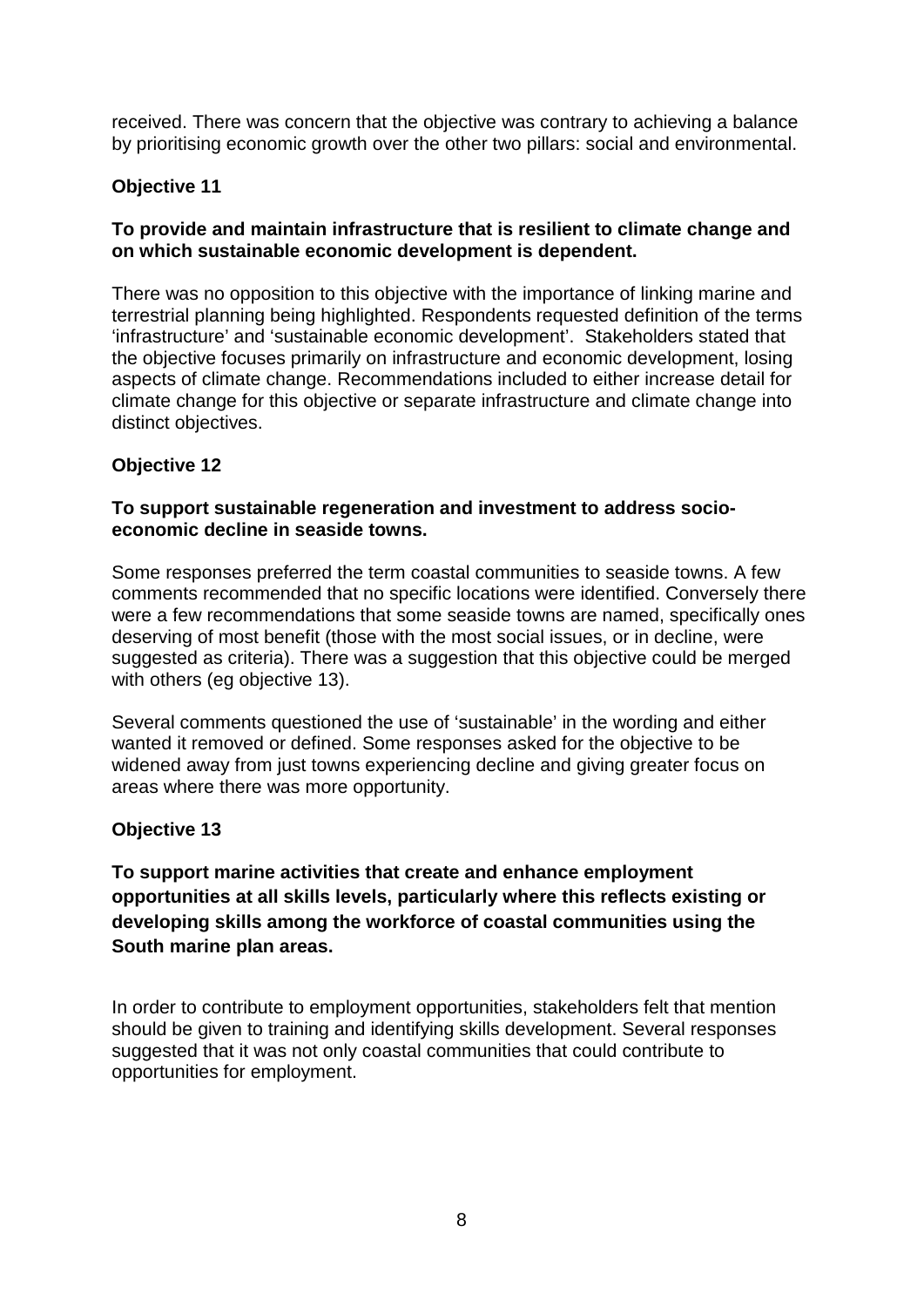#### **Objective 14**

#### **To support co-ordinated and integrated use of existing and new infrastructure that guarantees access to the South marine plan areas for activities that provide employment.**

There was general support for this objective; however there were recommendations to split employment and access in to separate objectives. There were also suggestions that this objective could be merged with others to avoid overlap with other economic objectives. Requests were received to define 'access'. Responses also recommended coastal defence should feature prominently, including cross referencing with other relevant plans.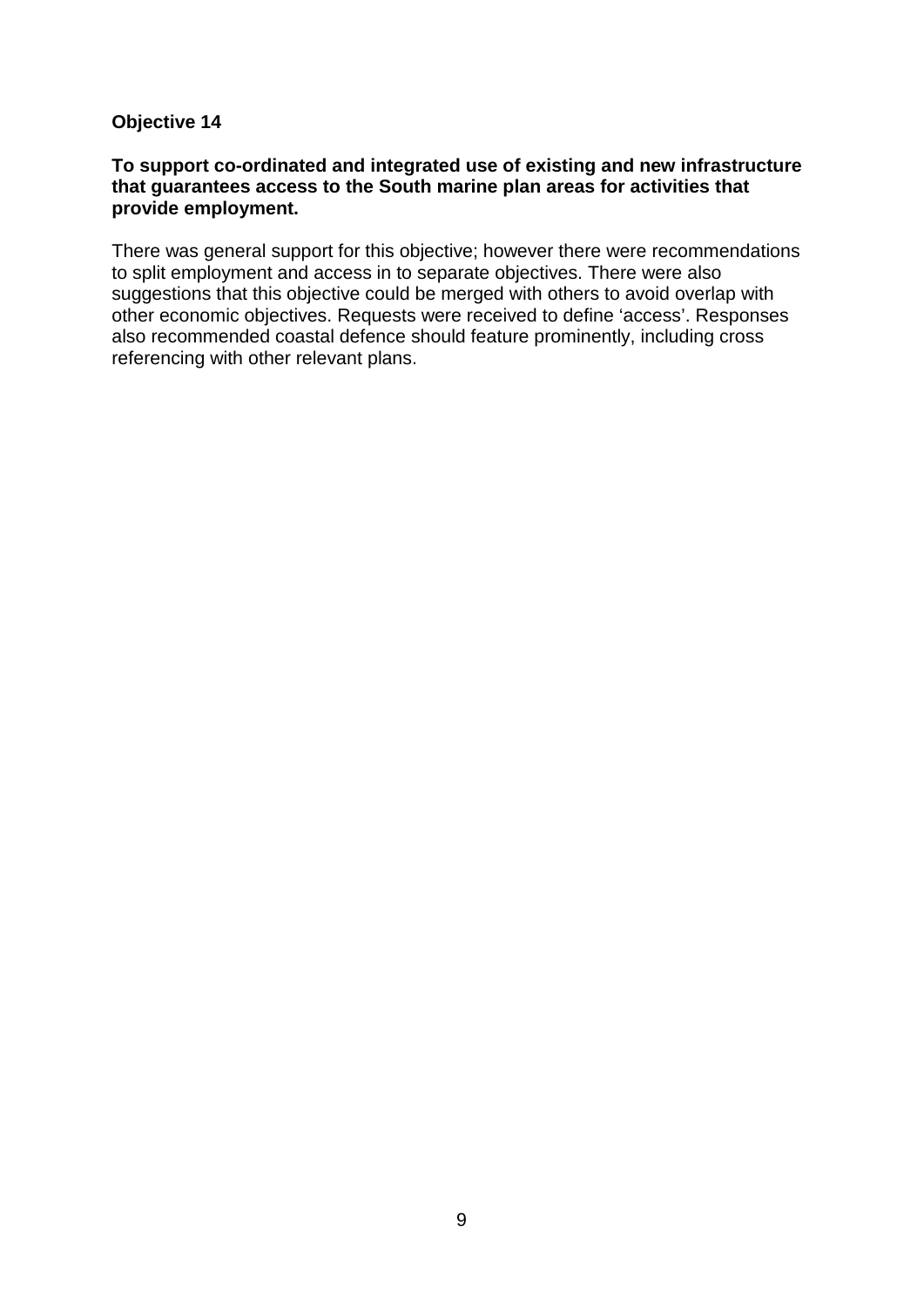# <span id="page-12-0"></span>**Appendix 1: Revised Approach to Development of South Plans Vision and Objectives**

#### **1 Introduction**

The [South Plans Analytical Report](http://www.marinemanagement.org.uk/marineplanning/areas/south_spar.htm) (SPAR) presented a summarised view of national and local planning policies, evidence and marine related issues that affect society, the environment, and economy within and adjacent to the South marine plan areas. The evidence and issues are set out by individual sector and topic as listed in the Marine Policy Statement, and are summarised in the SPAR into core issues and themes.

Once learning points from the East planning process were addressed, the development of the South plans' vision and objectives initially followed the steps outlined in the Draft Vision and Objectives for the South Inshore and South Offshore Marine Plan Areas (July 2014).

Consultation on the draft vision and objectives, stakeholder comment and internal review revealed a need to further refine our approach to vision and objectives to facilitate the evolution of South marine plans and focus planning efforts on those matters to which marine plans can add value beyond existing measures. As a result, the definitions of the elements which will make up the South marine plans (shown in figure 3) have been revised (see figure 4), bearing in mind that the [Marine and](http://www.legislation.gov.uk/ukpga/2009/23/contents)  [Coastal Access Act \(2009\),](http://www.legislation.gov.uk/ukpga/2009/23/contents) [Marine Policy Statement \(2011\)](https://www.gov.uk/government/uploads/system/uploads/attachment_data/file/69322/pb3654-marine-policy-statement-110316.pdf) and the [Description of](http://webarchive.nationalarchives.gov.uk/20121204124616/http:/archive.defra.gov.uk/corporate/consult/marine-planning/110318-marine-planning-descript.pdf)  [the Marine Planning System for England \(2011\)](http://webarchive.nationalarchives.gov.uk/20121204124616/http:/archive.defra.gov.uk/corporate/consult/marine-planning/110318-marine-planning-descript.pdf) all require plans to set an overall vision and formulate and present outcomes for the plan area (not just for the plan). The revised approach to the development of the south plans vision, goals and objectives is outlined below.

#### <span id="page-12-1"></span>**Figure 3: Plan structure**

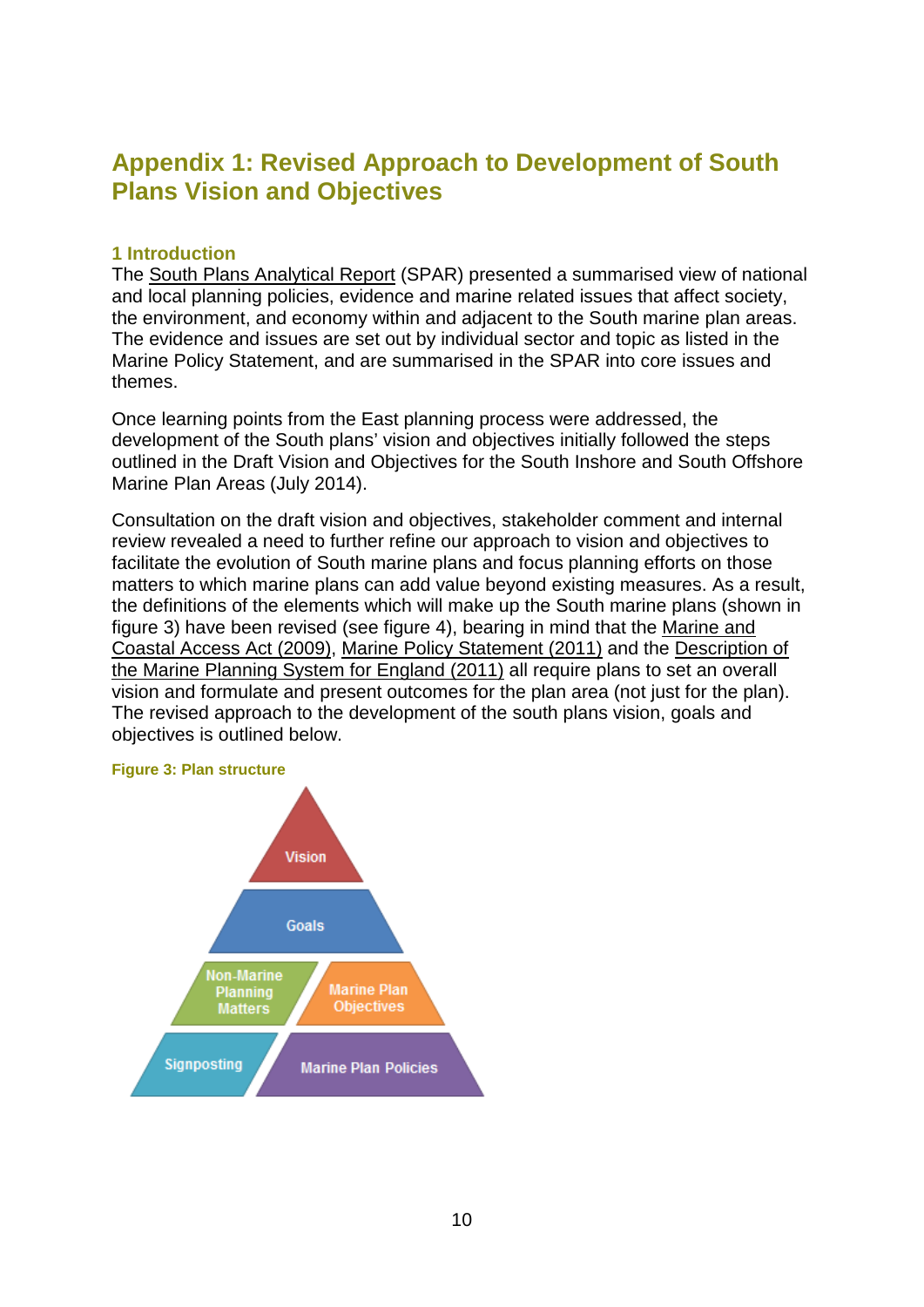<span id="page-13-0"></span>**Figure 4: Revised definitions, adapted from Defra (2009), Planning Advisory Service guidance, stakeholder consultation and internal review on the draft vision and objectives.**

**High Level Marine Objectives** – are for the marine area as a whole as set out in the MPS and Defra (2009), sometimes labelled as "principles" or "benefits", with the overall aim of contributing to delivering sustainable development. For example, "Achieve integration between different objectives", "greater certainty for developers" and "ensuring use of resources is 'within environmental limits".

**Issues** - Issues are opportunities or threats that affect achievement of the UK Vision and the Marine Policy Statement HLMOs in the South marine plan areas.

**Core Issues** – The core issues are those arising from the present, or potential future, situation that are influencing major changes in the plan areas and which can be addressed in part or wholly by marine planning in some way.

**Themes** – broad groupings derived from the HLMOs and used to categorise issues in the South Plan Analytical Report.

**Vision** – Includes a short statement of overall aim for the plan area at the end of the planning cycle (20 years). It also includes a description of what will characterise the plan area in 20 years' time. It should be noted that as this is a vision for the plan area, there will be other drivers which contribute to the successful delivery of the vision.

**Plan area goal** – a broad, or strategic, outcome that is intended to be achieved contributing towards the vision. Goals provide the umbrella for development of objectives and reflect the principles upon which subsequent objectives are based. In the South marine plans, goals are derived from the South Plans Analytical Report core issues. It should be noted that as these are plan area goals, there will be other drivers which contribute to their achievement.

**Non-Marine Planning Matters/Drivers** –are best addressed by other means rather than marine plans. Such matters should be addressed by other drivers; plans, decisions and management measures that affect the marine plan area, and are already in existence, in development or required without need for an operative marine plan. Non-marine planning drivers, together with the plan objectives, contribute to achievement of the goals. In some cases, information, institutional or market failure may mean that the achievement of the goal may be constrained. In such cases, it may be that a plan objective is not required but rather an increased awareness (eg. through a signpost, see below) or improved implementation of existing drivers.

**Plan objective** – a more detailed statement of desired outcomes or observable behavioural changes that the plans are seeking to achieve. Objectives represent achievement of a goal, and identify more specifically where marine plans are able to "add value" in terms of initiating or complementing responses to core issues. They are (as far as practicable) specific, measurable, achievable, relevant and time-bound ("SMART"). Objectives can include targets, such as interim steps to achieving the outcome and goal. They provide a framework within which policies are to be set out. In the South marine plans objectives are derived from the South Plans Analytical Report core issues, once non-marine planning matters/ drivers have been considered. If the objective remains broad it may still require a degree of signposting to other measures which contribute to achieving the outcome. As the objective becomes more specific this need will be reduced.

**Signpost** – Explicit links to the non-marine planning matters/drivers, to help overcome institutional or information failures by raising awareness and encouraging improved implementation. This avoids replication of both objectives and policies and ensures marine plans focus on issues where they can add value or are not otherwise addressed.

**Plan policy** – supports the delivery of the marine plan objectives and addresses the issues outlined. <sup>11</sup>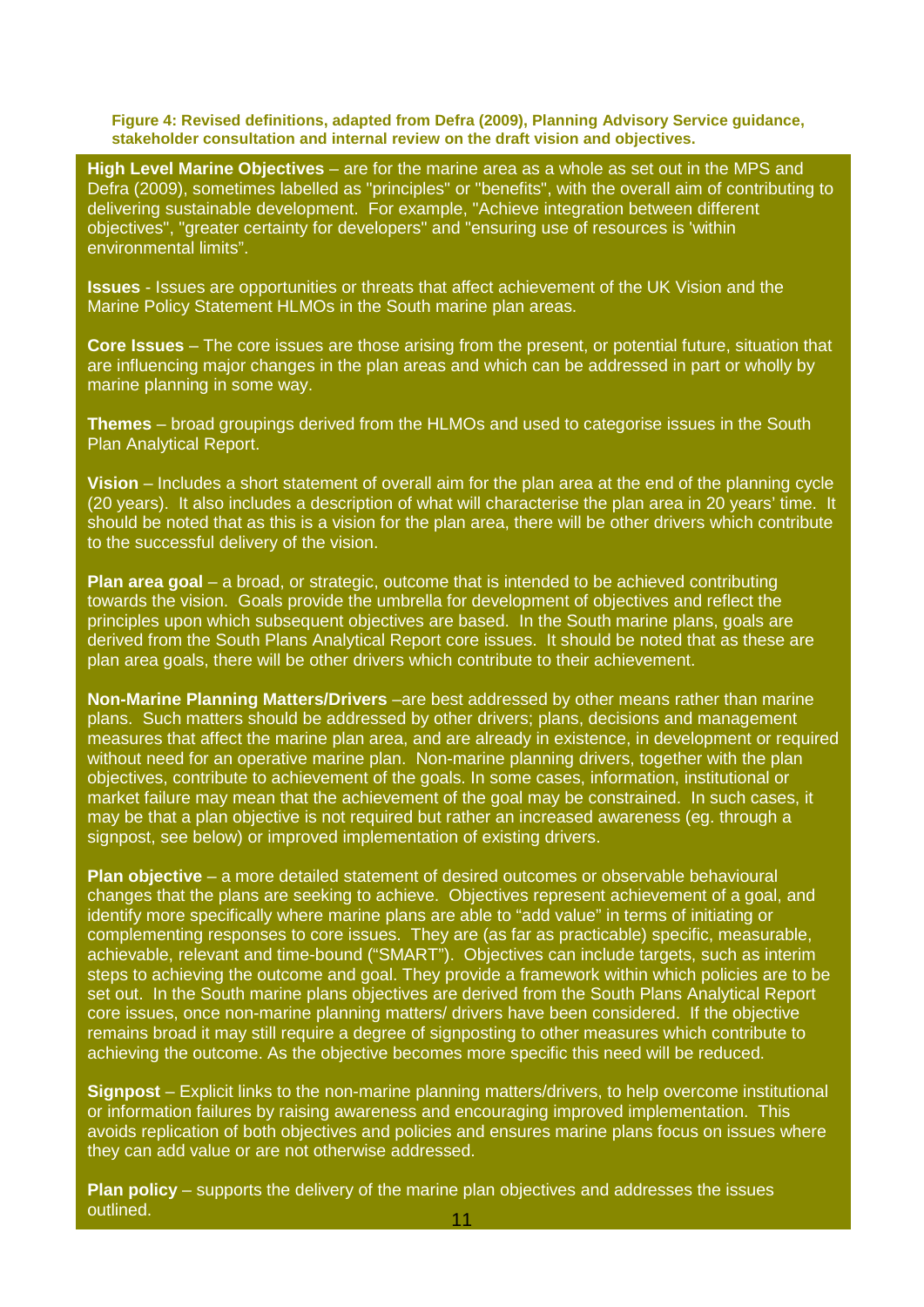## **2. Vision**

The South plan areas' draft vision includes a short statement of the overall aims for the plan area looking forward to 2036 ('The vision for the South marine plan areas in 2036').

The vision also includes a longer description of what will characterise the plan area after 20 years' contributions from plan-led decision-making and management together with the non-planning matters ('How will this look in 2036 if the vision is achieved?'). Following consultation, and for clarity, this description has been revised to align better with the three pillars of sustainable development (social, economic and environment). As climate change affects each pillar, it remains as a separate paragraph in the description.

#### **3. Goals**

In the vision and objectives consultation document, four goals were presented derived from the four themes in the South Plans Analytical Report (SPAR):

- to protect the natural and historic environment;
- to maintain and enhance social benefits;
- to enable sustainable economic development;
- to promote opportunities for employment, investment and regeneration.

Plan objectives were then grouped under the goals to which they principally contribute. Following consultation and internal review, we consider that these goals have served their purpose in assisting development of objectives, and due to the obvious overlap with the High Level Marine Objectives (HLMOs, Figure 5), should not feature in the plan in this form.

#### <span id="page-14-0"></span>**Figure 5: High Level Marine Objectives (HLMOs)**

- Achieving a sustainable economy
- Ensuring a strong, healthy and just society
- Living within environmental limits
- Promoting good governance
- Using sound science responsibly.

Comments received through the consultation recognised that some of the draft objectives remained broad and did not focus enough on the added value to be delivered by marine planning above and beyond existing measures. These comments have encouraged us to recast some of the draft plan objectives as plan area goals (see Appendix 2). The clear link to the HLMOs remains, further enabling us to provide a narrative through monitoring as to how the marine plans are helping to achieve those HLMOs.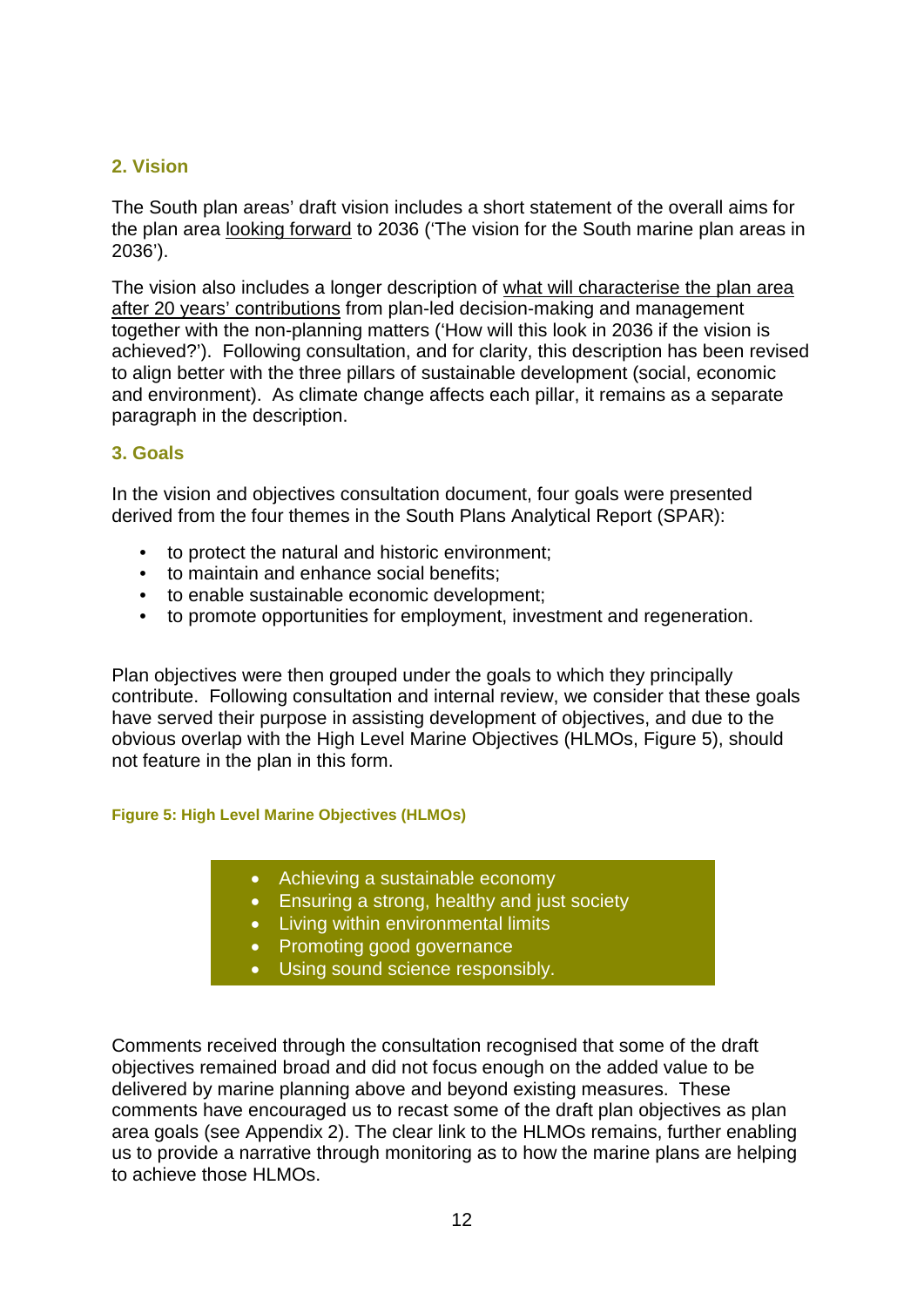It should be noted that as these will be plan area goals, there are other non-marine planning influences which contribute to their achievement. Such matters are best addressed by means other than marine plans. These include local plans, decisions and management measures that affect the marine plan area, and are already in existence, in development or required without need for an operative marine plan.

By identifying the non-marine planning matters while setting goals, we can take the first step towards focussing on where the plans may add value when developing objectives. In some cases, information, institutional or market failure (or market forces) may mean that the achievement of the goal may be constrained. In such cases, it may be that a plan objective is not required but rather an increased awareness (eg. through signposting) or improved implementation of existing drivers.

#### **4. Development of SMART objectives**

It is important to recognise that there are a number of other influences within the marine plan areas, some with overlapping objectives, together with other factors influencing change (such as changes to the licensing system and market forces). The marine plans are therefore not the sole instrument of change; this was recognised in the East marine plans through signposting to other relevant information, such as local authority policies and strategies. As a result, with respect to the East marine plans, it is challenging to assess how an outcome (such as a higher rate of employment) or what portion of an outcome can be attributed solely to the marine plans.

In order to respond to the desire to improve the measurability of marine plan objective success and in turn, measure how much of the success of a plan area goal (and HLMO) can be attributed to the plan, the aspiration for the south plans, is to become more SMART (specific, measureable, achievable, relevant and time bound) than the East. Learning to date has shown that due to the nature of the issues to be addressed, and available evidence, the plans are likely to contain a mixture of objectives from those that are SMART, to those which indicate a direction of travel and some broad objectives.

Marine plans are not aimed to duplicate what already exists. Instead, where possible, objectives aim to complement or add value to existing measures either reaffirming existing policies and regulations, or augmenting them through the creation of new policies in order to provide new or improved direction. It is important to note that 'added value' does not always equal more prescriptive, locally detailed or spatially expressed plans. The added value of planning lies also with what can be achieved through the planning process, such as improved integration of existing plans, improved collaboration of decision-makers, improved implementation and increased awareness of existing measures (for example, through signposting). These are important wider benefits of marine planning and should be considerations when monitoring the success of the planning process and marine plans.

#### **5. Policies**

The approach outlined above will have a greater focus on the added value of marine plans, with more refined objectives paving the way for further specificity in plan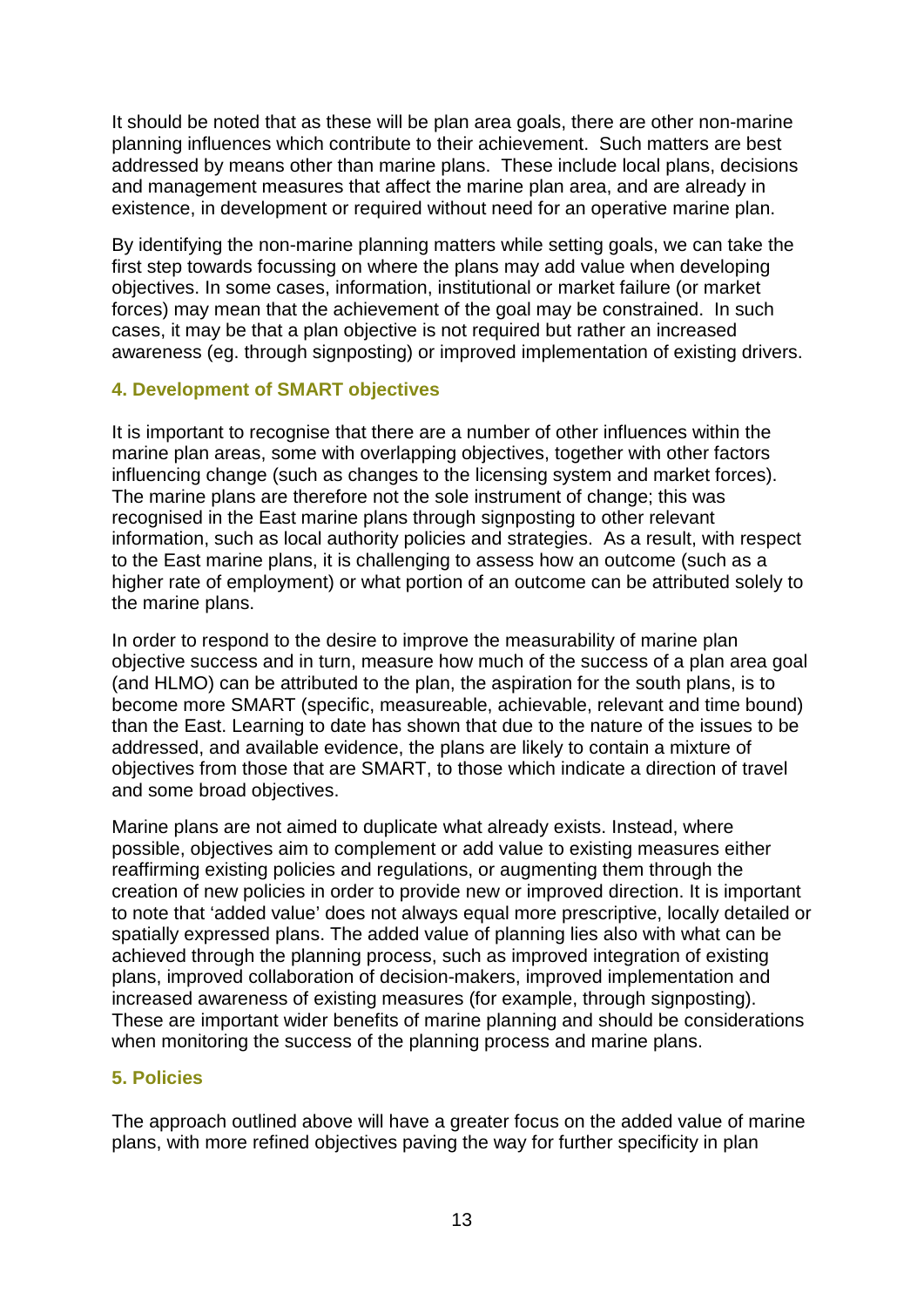policies. When developing SMART plan policies, consideration can be given to a number of different factors such as becoming:

- more local;
- more prescriptive; and
- more spatial.

Although policies will provide a direct pathway to the achievement of that objective, they will also contribute to delivery of a number of objectives and each plan objective will impact on economic, social and environmental outcomes, even if that is not immediately apparent.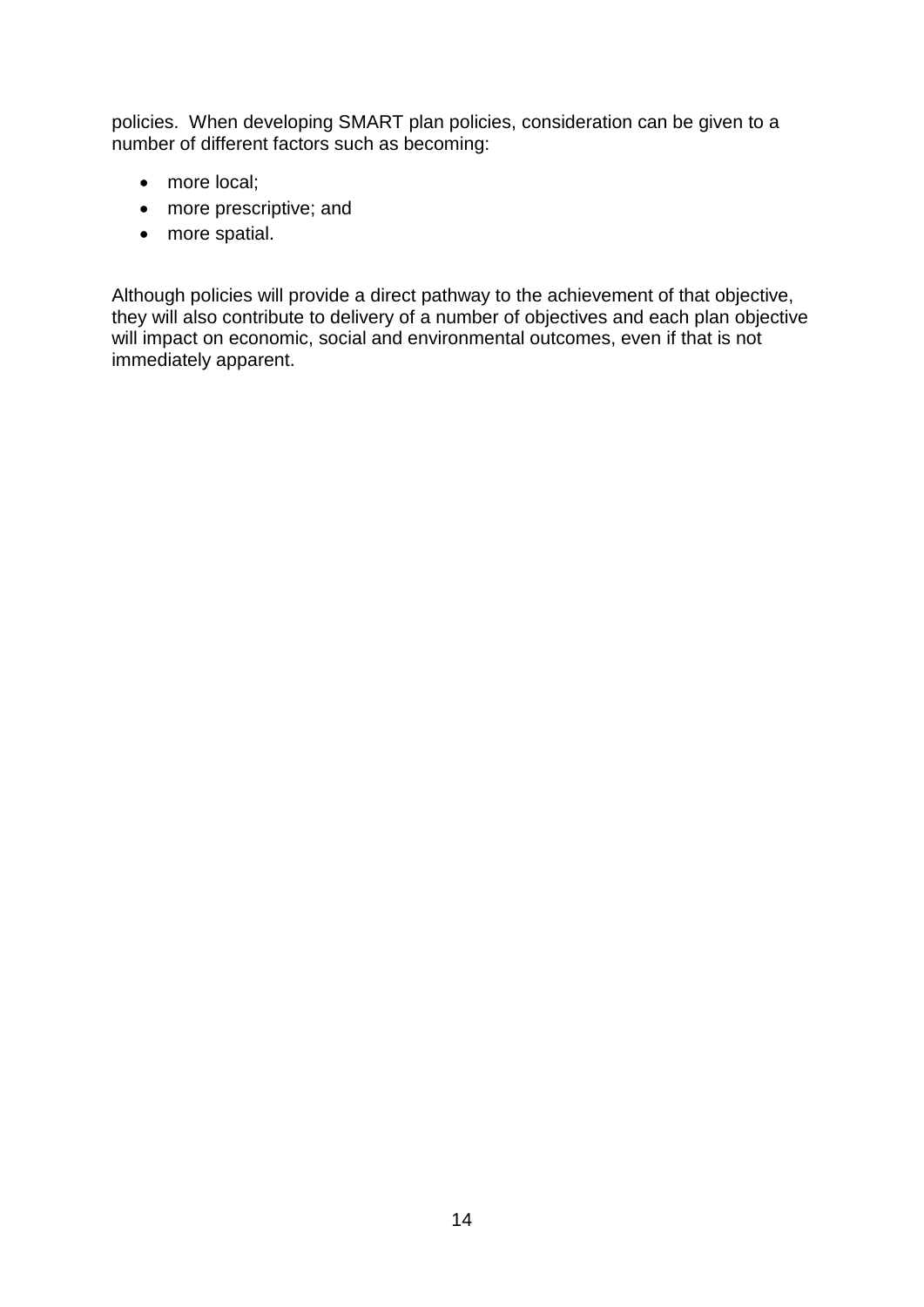# <span id="page-17-0"></span>**Appendix 2: Example of revised objective – Objective 7**

| Draft V&O doc<br>Goal                 | To maintain and enhance social benefits.                                                                                                                                                                                                                                                                                                                                                                                                                                                                                                                                                                                                                                               |
|---------------------------------------|----------------------------------------------------------------------------------------------------------------------------------------------------------------------------------------------------------------------------------------------------------------------------------------------------------------------------------------------------------------------------------------------------------------------------------------------------------------------------------------------------------------------------------------------------------------------------------------------------------------------------------------------------------------------------------------|
|                                       |                                                                                                                                                                                                                                                                                                                                                                                                                                                                                                                                                                                                                                                                                        |
| Draft V&O doc<br>objective 7          | To support vibrant, sustainable communities through maintaining<br>and increasing the health, well-being, enjoyment and other social<br>benefits of ecosystem goods and services, seascape and<br>designated landscapes.                                                                                                                                                                                                                                                                                                                                                                                                                                                               |
| Draft V&O doc<br><b>Justification</b> | This objective aims to increase opportunities for activities that<br>improve the health and well-being of local people, and their<br>enjoyment of the marine plan areas by recognising the importance<br>of a healthy natural marine environment, providing access to<br>marine-related recreational activities, improved health and well-<br>being and ensuring that coastal communities have equal<br>opportunities to benefit from marine activities that provide jobs and<br>revenue.                                                                                                                                                                                              |
|                                       | This objective aims to highlight the need for the provision of<br>access to the South plan areas through marine and coastal<br>infrastructure to support economic development, in particular for<br>ports, tourism and recreation. It recognises that non-access<br>infrastructure should be planned sensitively to reduce the impacts<br>on sectors such as tourism and recreation, and to maximise<br>opportunities for integration and coexistence. The objective<br>highlights the need to protect existing infrastructure and aims to<br>encourage activities to maximise opportunities and reduce risk<br>through consideration of the best locations for future infrastructure. |

# **Original Goal, Objective and Justification**

# **Revised Goal, Objective and Objective Context post consultation**

| <b>Revised Goal</b>    | To safeguard and enhance the health, well-being and enjoyment<br>of coastal communities. |
|------------------------|------------------------------------------------------------------------------------------|
|                        |                                                                                          |
| <b>Revised</b>         | Maintenance and enhancement of access to, and within, the                                |
| <b>Objective 7</b>     | South plan areas (that is appropriate to its setting and equitable to                    |
|                        | users) will be supported.                                                                |
| <b>Marine Plan</b>     | People chose to live at, and visit, the coast because of an                              |
| <b>Objective</b>       | appreciation for the marine and coastal environment and the                              |
| <b>Context section</b> | services it provides, for example opportunities for recreation and                       |
|                        | tourism and improved health and well-being. Being able to access                         |
|                        | and interact with the marine environment is therefore vital. Access                      |
|                        | is a particularly important issue in the South plan areas due to the                     |
|                        | relatively high density of people living there combined with the                         |
|                        | high number of visitors from outside coastal communities.                                |
|                        |                                                                                          |
|                        | The marine area can also provide social benefits without direct                          |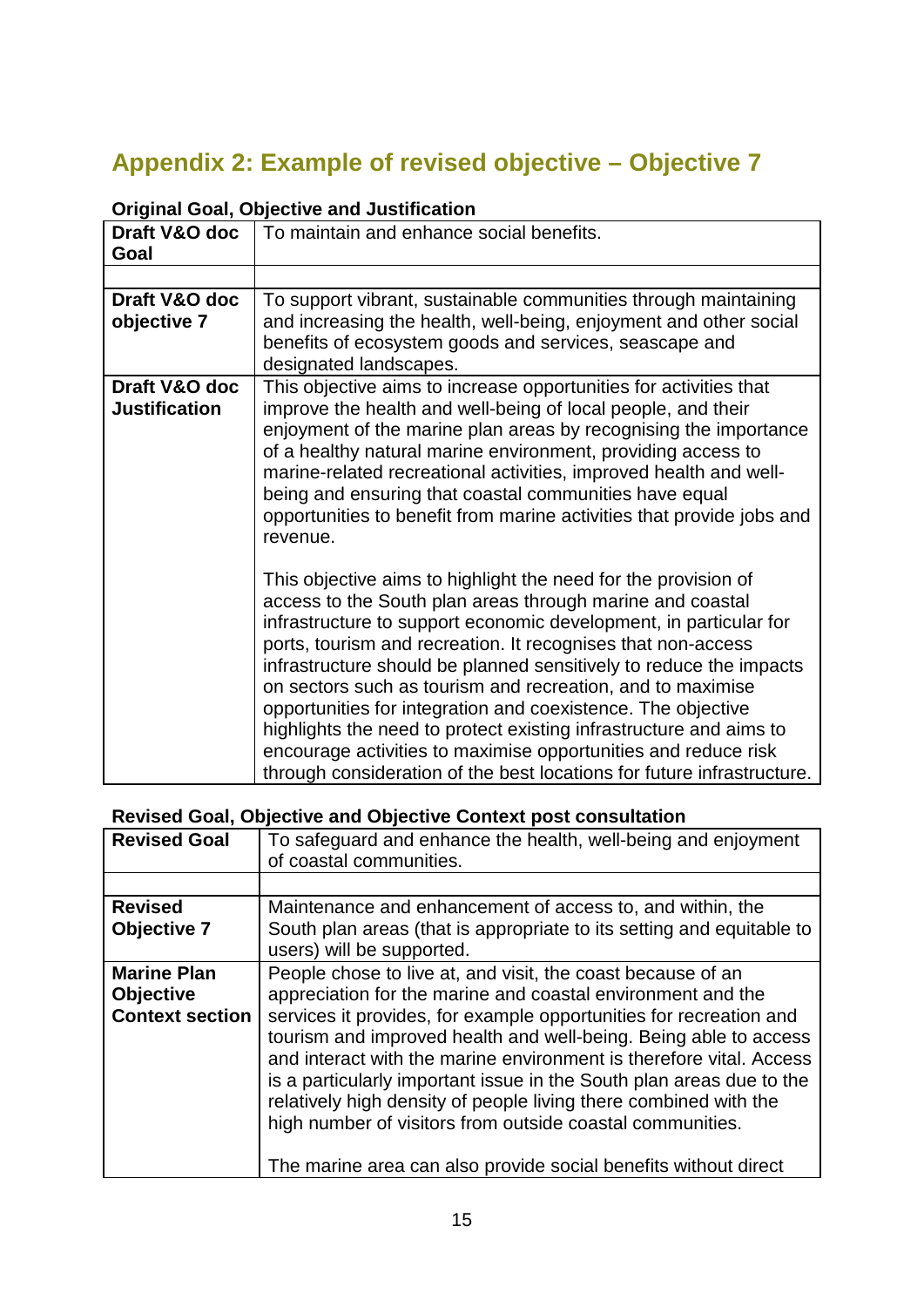| access, through an existence value, in that people value that the<br>marine area is there and could be accessed for a range of<br>activities. As such, access for social benefit, does not rely solely<br>on "physical" access that uses infrastructure located within and<br>adjoining the marine plan areas (such as paths and slipways, see<br>Objective 11). It also recognises the importance of interpretative<br>access (such as signage) and "virtual" access (such as web-<br>based interpretation tools) that increase awareness of the South<br>marine plan areas. This increased awareness can improve<br>stewardship within coastal communities and beyond, and<br>enhance sustainable development and employment by equipping<br>communities at the coast with more knowledge of their area in<br>order to take advantage of marine-related opportunities.                                                                                                         |
|----------------------------------------------------------------------------------------------------------------------------------------------------------------------------------------------------------------------------------------------------------------------------------------------------------------------------------------------------------------------------------------------------------------------------------------------------------------------------------------------------------------------------------------------------------------------------------------------------------------------------------------------------------------------------------------------------------------------------------------------------------------------------------------------------------------------------------------------------------------------------------------------------------------------------------------------------------------------------------|
| A number of specific issues with access provision have been<br>identified. Increased access for tourism and recreation can impact<br>on the very environment that draws visitors to a location. For<br>example, disturbance can impact on achievement of the<br>conservation objectives of Marine Protected Areas, harming<br>biodiversity and heritage assets. Heritage guidance notes and<br>codes of practice can assist. Conflicts can arise between multiple<br>recreational uses such as swimming, sailing and jet skis. Too<br>much tourism development (and increased infrastructure and<br>visitation) can lead to friction with local people and their<br>customary recreational use, and adverse effects on marine<br>character. Offshore renewable energy projects can also adversely<br>affect existing access, recreational use, and create visual<br>impacts. Coastal erosion can result in loss of beach access,<br>coastal paths <sup>1</sup> and launch sites. |
| This objective aims to enhance social benefits through provision<br>of new physical and virtual access where appropriate, while<br>emphasising the need to manage or enhance existing access,<br>recognising that not all existing access remains appropriate due<br>to the issues outlined above.                                                                                                                                                                                                                                                                                                                                                                                                                                                                                                                                                                                                                                                                               |
| Principles underpinning this objective, therefore, are: firstly that<br>provision of new recreational/tourism access that limits access by<br>an existing user group should be discouraged; and secondly that<br>access needs to be appropriate to its setting. This is important<br>due to the myriad of considerations at the coast that need to be<br>factored in to allow any management and enhancement of                                                                                                                                                                                                                                                                                                                                                                                                                                                                                                                                                                  |

<span id="page-18-0"></span> $1$  Separately from the work of marine planning, Natural England is working on ensuring a right of access around all our open coast of England [\(http://www.naturalengland.org.uk/ourwork/access/coastalaccess/default.aspx#background\)](http://www.naturalengland.org.uk/ourwork/access/coastalaccess/default.aspx%23background). -

This right of access underpins an England coast path. As this is being managed by another agency and principally relates to space above mean high water springs, this should not be a focus for marine planning, though as it will increasingly play an important role in how people access the coast, the development of the path should be highlighted by the plans for consideration by those carrying out activity at the coast